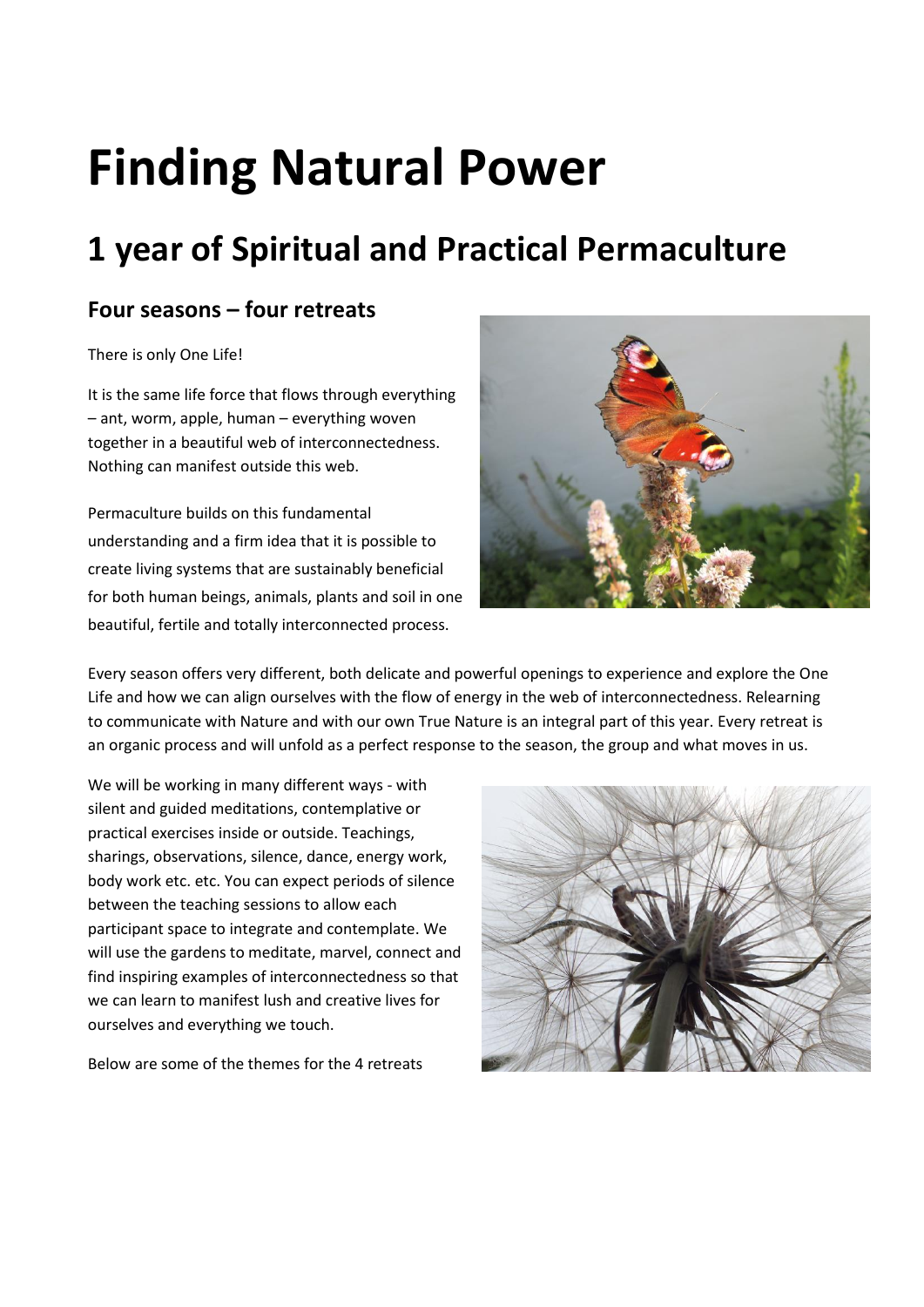#### **FALL retreat, October 20th -23rd 2022**

- Ripening harvesting
- **Gratitude**
- The Beauty of Impermanence
- Connecting to that which does not change
- What dies?

#### **WINTER retreat January 5th -8 th 2023**

- Integrating, composting, digesting
- The power of Deep Rest
- Clarity and Spaciousness
- The field of endless potentiality

#### **SPRING retreat, May 18th -21st 2023**

- Boundless creativity
- The joy of being alive
- The magical movement from formless to form
- Moved by beauty

#### **SUMMER retreat, July 20th -23rd 2023**

- Sensual, grateful, lazy being
- Falling in love with the fullness of everything
- Gaia Love
- The Web of Life interconnectedness in action







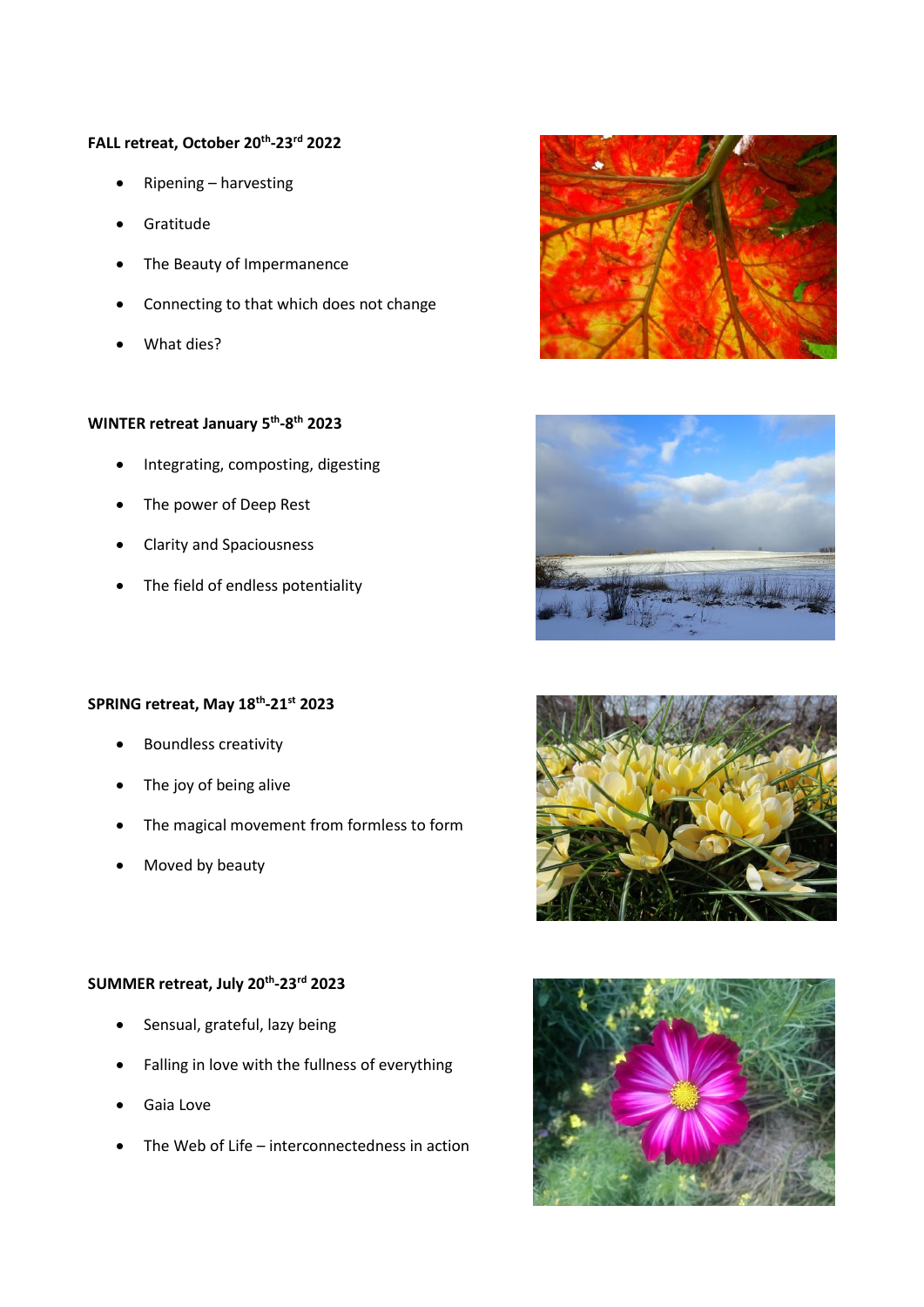All the retreats will be held at Inspiratoriet on Samsø. Inspiratoriet has 1,3 hectares of garden with an 8 year old 3500 m2 Food Forest, vegetable garden, ornamental garden and nature right outside our doors, so we have ample possibilities to explore the interconnectedness in very practical ways – both in the inner and outer landscapes. More info and photos of gardens and facilities here: [www.inspiratoriet.org](http://www.inspiratoriet.org/) or on Facebook – Inspiratoriet.



Cecil Rye Olsen will be teaching this course. She has a PDC (permaculture design certificate), has been working intensely

with permaculture for the last 10 years, is a mad gardening enthusiast and teaches meditation and inner freedom  $\odot$ 

The course will be in English if there are any foreign participants. Participants are always welcome to share/ask in Danish if that feels more comfortable – we will make the necessary translations both ways.

If there are no foreign parrticipants, the course will be in Danish, of course.

#### **Tentative daily programme**

08.00 Breakfast 09.00 Morning session, teaching, meditation, dialogue, exercises 12.30 Lunch 13.30 Free time, siesta, walks etc. 15.30 Afternoon session, meditation, exercises - outdoor in the Food Forest if the weather permits 18.30 Dinner 20.00 Evening session, short meditation and resonance work 21.00 Goodnight

#### **The retreats start Thursdays:**

I will send out detailed information regarding ferries for each retreat as the schedules varies with the seasons. We will have lunch around 12.00 and then start the retreat with an afternoon session around 15.00-18.00, then have dinner and a short evening session circa 19.30-21.00.

#### **Getting to Samsø:**

You can catch a ferry from Kalundborg (Sealand/Sjælland) to Ballen or from Hou (Jutland/Jylland) to Sælvig. For detailed info regarding ferries see:<http://www.faergen.dk/> o[r www.tilsamsoe.dk](http://www.tilsamsoe.dk/)

We always try to arrange carpooling and sharing taxies from the ferries.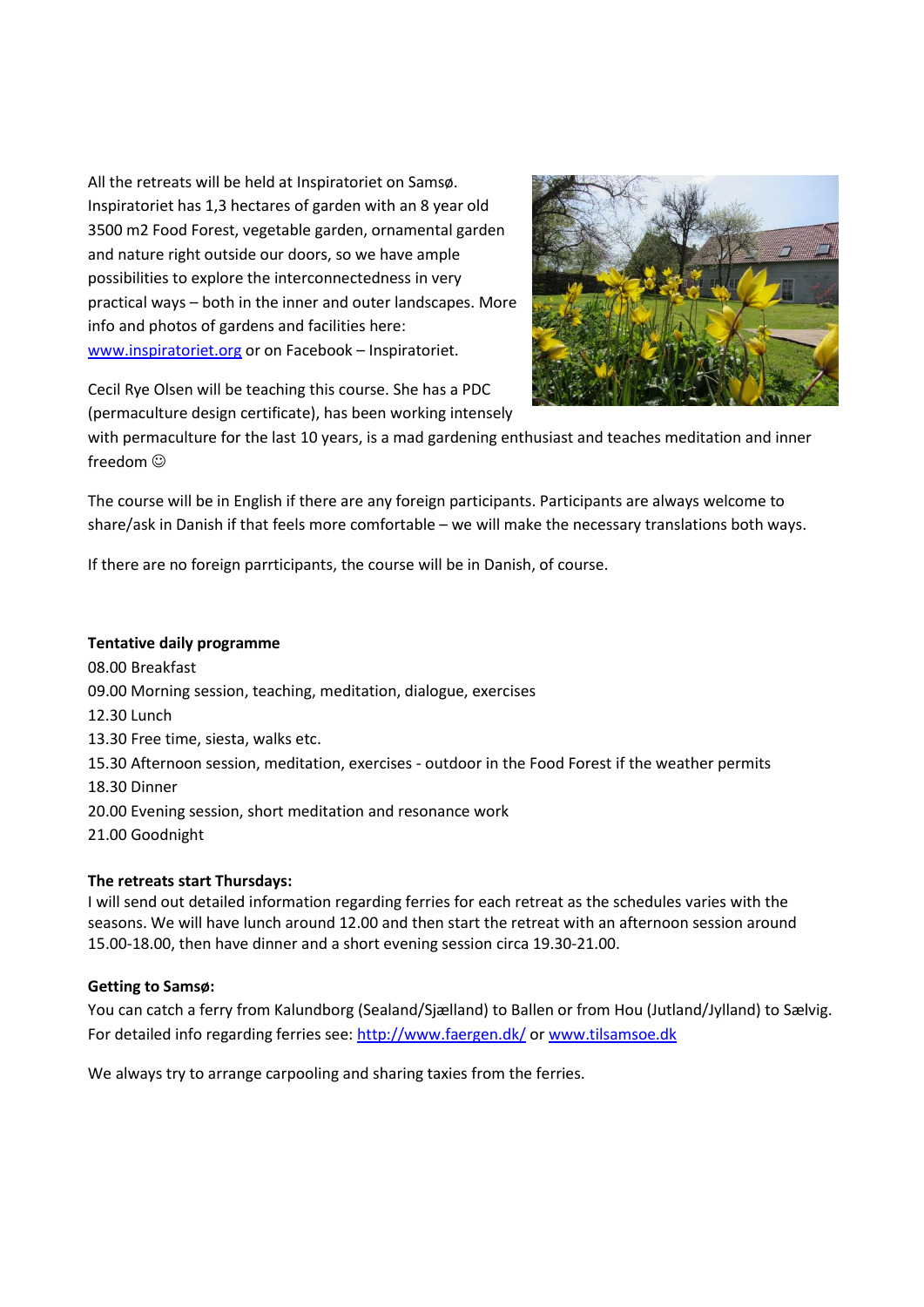#### **Venue:**

Inspiratoriet, Sildeballe 17, 8305 Samsø

The retreat centre is built in two of the old stables on our farm located in the heart chakra of Samsø island. It has 10 double/single rooms and shared bathrooms and toilets, beautiful meditation/teaching halls, big garden, an 8 year old permaculture food forest, open fields surrounding it and great walks just outside the doors and 10 min. walk to nice beaches.



#### **YouTube**

You can see more from the retreat center and gardens on YouTube https://www.youtube.com/channel/UCMkeBtRWsbGt-P0CV4gLrrw

#### **Food:**

Food is simple, vegan and as organic as possible.

We will harvest and use crops from the Food Forest and vegetable garden, so that we can learn how to prepare some of the many new and exciting crops we have in the permaculture-garden.

You are invited to lend a helping hand with laying the tables, cooking, cleaning etc. as we are self catering.

#### **Signing up, Payments and deposits**

Sign up by sending an email to [cecil@inspiratoriet.org](mailto:cecil@inspiratoriet.org)

Price is 11.600 DKK for all four retreats including food and board.

For Danes a non-refundable deposit of 3.600 kr. can be transferred to account no 8401 1196015 in Merkur Bank – all others please contact cecil@inspiratoriet.org for IBAN and SWIFT numbers.

The remaining sum of 4 x 2.000 DKK should be paid by bank transfer before each retreat starts.